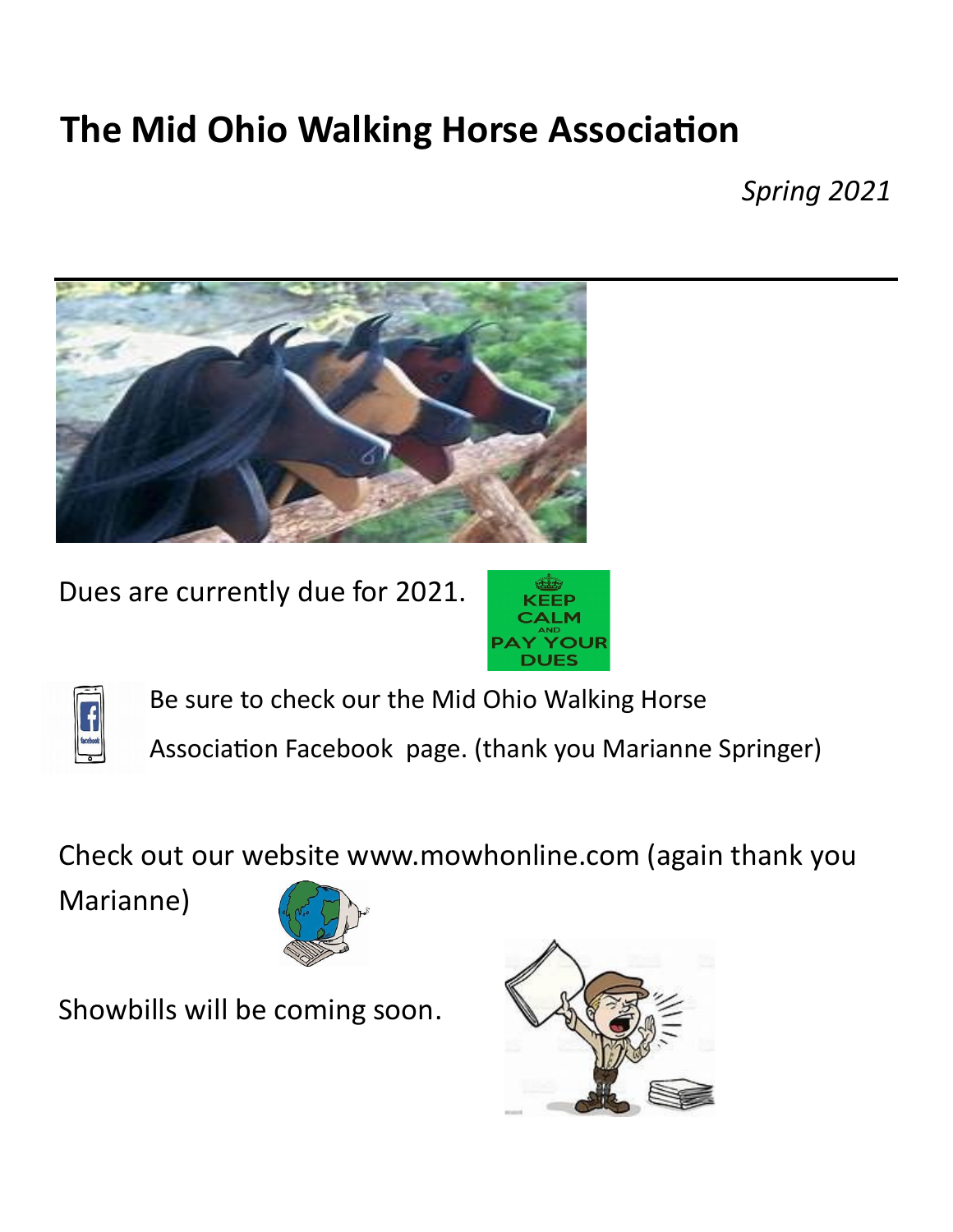

## **2021 MOWHA High Point Shows**

Mid-Ohio Walking Horse Association is planning 2 shows in 2021 which will count for **DOUBLE** points toward year-end high points for our members.

**MOWHA Ohio Classic Region 2 Championship Show. June 18-19 at Champions Outdoor Covered Pavilion in Springfield, OH.**

## **MOWHA Fall Round-Up. October 15-16 at Champions Center Indoor Facility, Springfield, OH.**

Mid-Ohio Walking Horse Association has also affiliated with the following 2021 shows in Ohio to count for **SINGLE** points toward for year-end high points for our members.

- May 7 & 8 Walking Horse Association of Ohio Spring Fling Henderson Arena, Jackson, Ohio. MOWHA Single Point Show. FMI: [www.walkinghorseassociationofohio.com](http://www.walkinghorseassociationofohio.com/)
- August 21 Walking Horse Association of Ohio Summer Classic and Ohio Regional Futurity– Ashland County Fairgrounds, Ashland, Ohio. MOWHA Single Point Show. FMI: [www.walkinghorseassociationofohio.com](http://www.walkinghorseassociationofohio.com/)
- September 24 & 25 Walking Horse Association of Ohio Buckeye Fall Classic Henderson Arena, Jackson, Ohio. MOWHA Single Point Show. FMI: [www.walkinghorseassociationofohio.com](http://www.walkinghorseassociationofohio.com/)

Additional affiliated 2021 Out of State shows that will count for **SINGLE** points toward for year-end high points for our members.

- May 21 & 22 Walking Horse Association of Michigan Spring Premier Shiawassee County Fairgrounds, Coruna, MI. MOWHA Single Point Show. FMI: www.walkinghorsemi.wordpress.com
- July 8, 9 & 10 Indiana Celebration. Henry County Fairground, New Castle, Indiana. MOWHA Single Point Show. FMI: [https://www.indianacelebration.com](https://www.indianacelebration.com/)
- TENTATIVE SHOW: August 27 & 28 Brew City Classic Charity Horse Show State Fair Park, West Allis, WI. MOWHA Single Point Show. FMI: [http://www.bccchs.com](http://www.bccchs.com/)